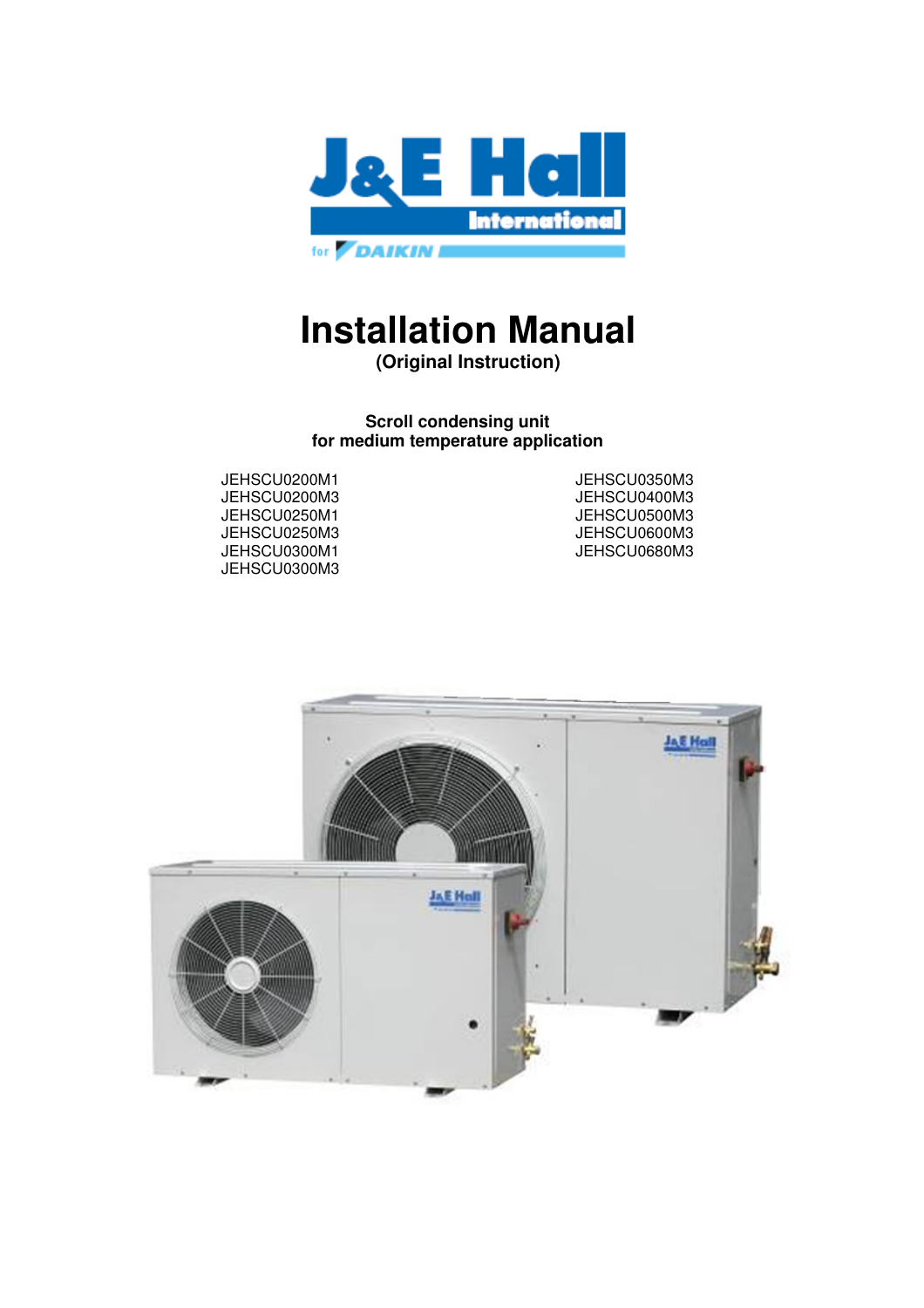

## **Contents**

| 1. | <b>Nomenclature</b>            | 2            |
|----|--------------------------------|--------------|
| 2. | <b>Safety and Health</b>       | 2            |
| 3. | Installation & commissioning   | $\mathbf{2}$ |
| 4. | <b>Checklist</b>               | 5            |
| 5. | <b>Service and Maintenance</b> | 5            |
| 6. | <b>Trouble Shooting</b>        | 5            |
| 7. | <b>Specifications</b>          | 6            |
| 8. | <b>Outline Drawings</b>        |              |
| 9. | <b>Electrical Data</b>         | 8            |

**10. Declaration of conformity 11** 

### **1. Nomenclature**



J & E Hall Commercial Scroll Condensing Unit for Daikin

## **2. Safety and Health**

#### **Important Note**

Only a qualified refrigeration engineer who is familiar with refrigeration systems and components, including all controls should perform the installation and start-up of the system. To avoid potential injury, use care when working around coil surfaces or sharp edges of metal cabinets. All piping and electrical wiring should be installed in accordance with all applicable codes, ordinances and local by-laws.

#### **General Information**

- Ensure the unit received is the correct model for the intended application.
- Ensure refrigerant, voltage, are suitable for the proposed application and environment.
- Installation and maintenance are to be performed only by qualified personnel who are familiar with local codes and regulations, and experienced with this type of equipment.
- The condensing unit is delivered with a nitrogen holding charge.
- The condensing unit contains moving machinery and electrical power hazards. May cause severe injury or death. Disconnect and shut off power before installation or service of the equipment.
- Refrigerant release into the atmosphere is illegal. Proper evacuation, handling and leak testing procedures must be observed at all times.
- Units must be earthed and no maintenance work should be attempted prior to disconnecting the electrical supply.
- The electrical covers and condenser fan guard must remain fitted at all times.
- Use of the condensing unit outside of design conditions and application for which units were intended may be unsafe and be detrimental to the unit, regardless short or long term operation.
- The condensing units are not designed to withstand loads or stresses from other equipment or personnel. Such extraneous loads or stress may cause failure/leak/injury.
- In some circumstances, a suction accumulator (not supplied) component may be required, it offers protection against refrigerant flood back during operation. It helps protect against off-cycle migration by adding internal free volume to the low side of the system.
- Test must be conducted to ensure the amount of offcycle migration to the compressor does not exceed the compressor's charge limit.
- Wherever possible the system should be installed to utilize a pump down configuration.
- After installation, the system should be allowed to run for 3 – 4 hours. The oil level should be checked after 3 – 4 hours run time and topped up as necessary. The oil level should be visible at least ½ - ¾ up the compressor oil sight glass. For the details of the oil requirements, please refer to page 5 in the installation & commissioning section and page 5 in the service and maintenance section.

## **3. Installation & Commissioning**

#### **3.1 Unit site location**

- In order to achieve maximum cooling capacity, the installation location for condensing unit should be carefully selected.
- Install the condensing unit in such a way so that hot air distributed by the condensing unit cannot be drawn in again (as in the case of short circuit of hot discharge air). Allow sufficient space for maintenance around the unit.



• Ensure that there is no obstruction of air flow into or out of the unit. Remove obstacles which block air intake or discharge.



- The location must be well ventilated, so the unit can draw in and distribute plenty of air thus lowering the condensing temperature.
- To optimize the unit running conditions, the condenser coil must be cleaned at regular intervals.

#### *Rev 001/January 2010*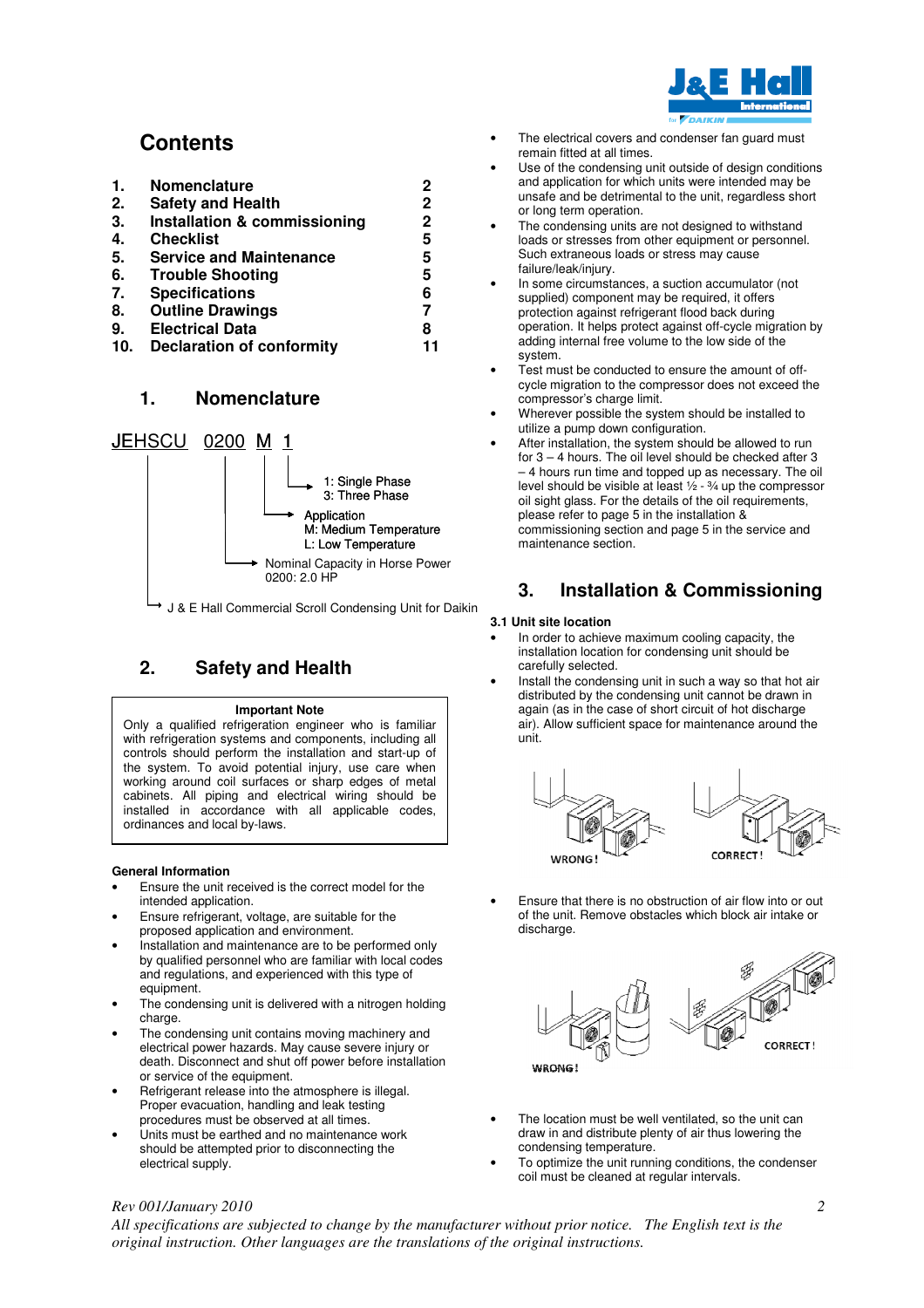

#### **3.2 Installation Clearance**

The installation location should allow sufficient space for air flow and maintenance around the unit.



• To allow sufficient space for doing service or installation.



#### **3.3 Field Piping**

#### **Important Note**

Line sizing should only be determined by qualified personnel. All local codes of practice must be observed in the installation of refrigerant piping

To ensure satisfactory operation and performance, the following points should be noted for field piping arrangements,

- Pipework routes must be as simple and as short as possible.
- Avoid low points on pipework where oil can accumulate.
- Correct line sizing will minimize the pressure drop and maintain sufficient gas velocity for proper oil return.
- Use only clean, dehydrated refrigeration grade copper tube with large radius elbows.
- Braze without over filling to ensure there is no excess solder into the tube.
- To prevent oxidation, blow nitrogen through pipework when brazing.
- Install insulation on all suction lines.
- Adequately support all pipe work at a maximum of 2 meter intervals.
- In vertical pipework, the use of U-trap and double suction risers is often required. These suction risers must always be fitted with a U-trap at the bottom and a P-trap at the top and never be higher than 4 meter unless a second U-trap system is fitted.
- Recommend piping length less than 25m. Additional oil might be required if piping length exceeds 20m or with many oil traps. Normally quantity of top up oil required should not exceed 2% of the total refrigerant charge.

#### **3.4 Pressure testing**

- When running a pressure test, always use an inert, dry gas such as Nitrogen
- The pressure differential between the high and low side should not exceed 30 bar (435 psig)
- Test pressures are :
	- 19 bar (275 psig) on the Low Side 28 bar (405 psig) on the High Side

#### **3.5 Leak detection**

- Make sure that all manual valves are open
- Perform a leak test of the system using nitrogen mixed with the refrigerant to be used
- Do not use CFC for leak testing the condensing unit which will be used with HFC refrigerants
- The use of leak testing fluids is not recommended as this may interact with the lubricants own additives

#### **3.6 Vacuum - moisture removal**

#### **Important Note**

Moisture prevents proper functioning of the compressor and the refrigeration system

Air and moisture reduce service life and increase condensing pressure causing abnormally high discharge temperatures likely to destroy the oil's lubricating properties. The risk of acid formation is also increased by air and moisture and copper plating can be generated in this way. All these phenomena can be cause mechanical and electrical failure.

#### **Important Note**

Ensure that a good quality vacuum pump is used to pull a minimum vacuum of 250 microns (0.33 mbar)

#### **3.7 Safety pressure switch settings**

The pressure switch fitted to condensing units with auto reset for low pressure and manual reset for high pressure are **NOT** factory preset.



12. Switch 13. Terminals 14. Earth terminal 15. Cable entry 16. Tumbler 18. Locking plate 19. Arm

20. Manual reset button

- 1. Low pressure (LP) setting spindle
- 2. Differential setting spindle, LP
- 3. Main arm
- 5. High pressure (HP) setting spindle 7. Main spring
	-
- 8. Differential spring
- 9. Bellows
- 10. LP connection
- 11. HP connection

#### **High pressure safety (Manual reset)**

The high pressure safety switch is required to stop the compressor, should the discharge pressure exceed the values shown in the following table. The high pressure switch can be set to lower values depending on the application and the ambient conditions

| Model           | Series 2, 3  |                   |
|-----------------|--------------|-------------------|
| Refrigerant     | <b>R404A</b> | R <sub>134a</sub> |
| Cut Out (bar g) | 28           | 23                |
| Cut Out (psi g) | 405          | 330               |

Setting procedure for KP 17B;

Remove the locking plate before setting. Set the stop pressure of high pressure side on the "CUT-OFF" scale by one rotation of the high pressure spindle  $\sim$  2.3 bar. Clockwise turning of this spindle will cause the setting value larger. Lock the spindle with locking plate after setting.

### *Rev 001/January 2010*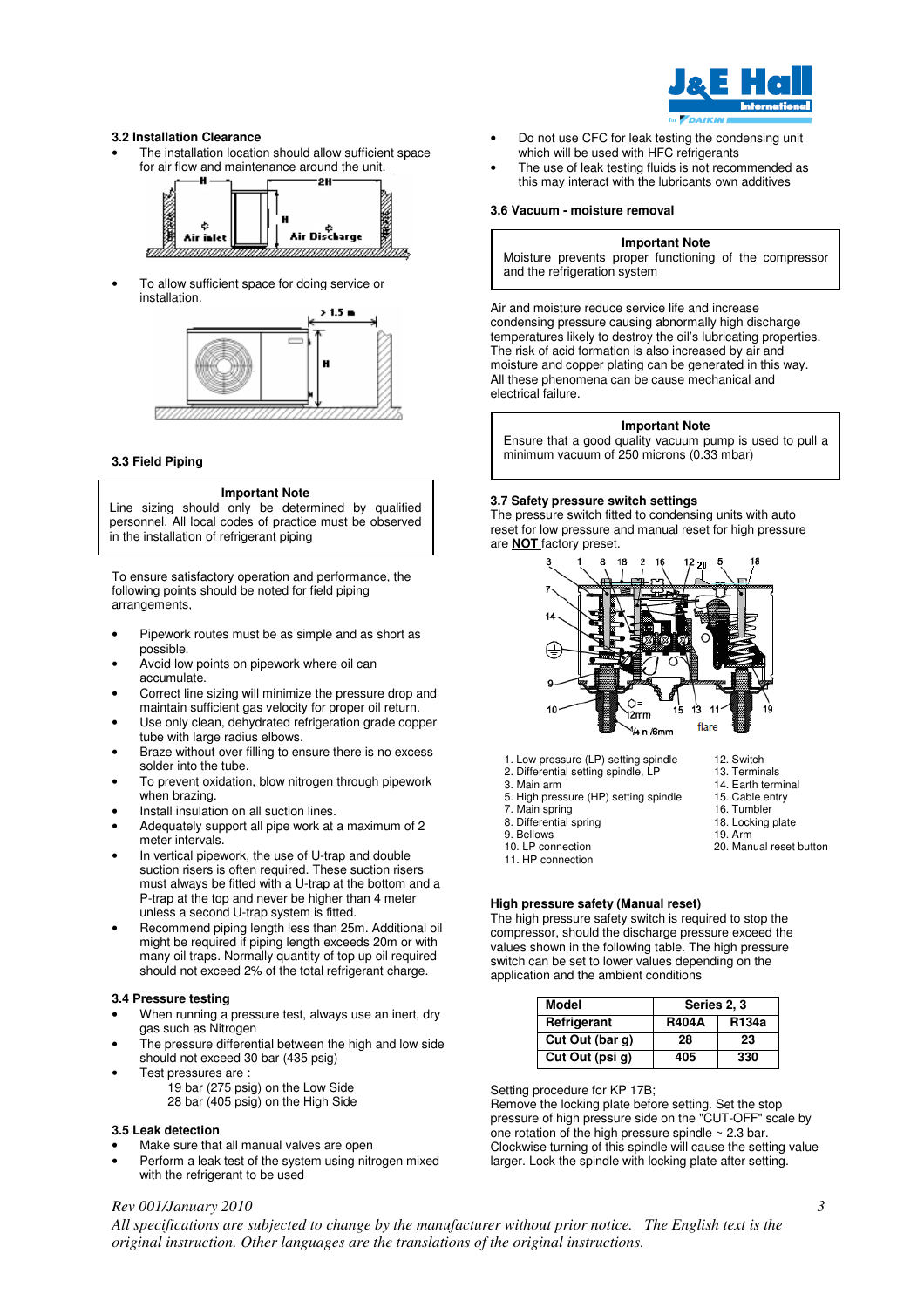

High pressure controls can be manually reset by manual reset switch when the pressure is lower/ equal to the cut out pressure minus the differential pressure (4 bar/ 58 psi). **Low pressure safety (Auto reset)**

The low pressure safety switch is recommended to avoid compressor operation at too lower suction pressure and vacuum condition. The low pressure safety cut should never be set below value as shown in the following table.

| Model              | Series 2, 3  |       |  |  |  |  |  |  |
|--------------------|--------------|-------|--|--|--|--|--|--|
| Refrigerant        | <b>R404A</b> | R134a |  |  |  |  |  |  |
| <b>Application</b> | M*           | M*    |  |  |  |  |  |  |
| Cut out (bar g)    | 1.0          | 0.6   |  |  |  |  |  |  |
| Cut out (psi g)    | 14.5         | 9.0   |  |  |  |  |  |  |

Note: M : Medium temperature application

The low pressure cut off pressure is the setting of cut in minus the differential.

Setting procedure for KP 17B;

Remove the locking plate before setting. Set the start pressure on the "CUT-IN" scale by one rotation of the low pressure spindle  $\sim 0.7$  bar. Clockwise turning of this spindle will cause the setting value larger.

Set the differential pressure on the "DIFF" scale by one rotation of the differential spindle  $\sim 0.15$  bar. Clockwise turning of this spindle will cause the setting value smaller.

Lock the spindle with locking plate after setting.

#### **Important Note**

There must be no more than 12 compressor starts per hour. A higher number reduces the service life of the compressor. If necessary, use an anti-short-cycle timer in the control circuit. Minimum a 2 minute runtime after each start of compressor and a 3 minute idle time after each stop & start are recommended. Only during the pump down cycle may the compressor run for much shorter intervals.

#### **3.8 Fan speed controller setting**

The fan speed controller controls the speed of the condenser.

It keeps the condensing pressure at a steady level by changing the speed of the fan according to the required condensing pressure.



Setting point can be increased by turning the adjusting screw clockwise. Setting point can be decreased by turning the adjusting screw counter clockwise. Adjustment should be within the range indicated for the setting pointer. Factory setting is 19 bar.

Recommend setting for range setting pointer/ range adjusting screw as table below:

| Refrigerant   | <b>R404A</b> | <b>R134a</b> |  |  |  |
|---------------|--------------|--------------|--|--|--|
| Setting (bar) | 19.          |              |  |  |  |

The XGE fan speed controller is cut off mode setting initially.

#### **3.9 Oil requirements**

#### **Medium temperature application**

| Model        | Oil type      | Oil<br>Charge<br>(L) |
|--------------|---------------|----------------------|
| JEHSCU0200M1 |               | 1.24                 |
| JEHSCU0200M3 |               | 1.24                 |
| JEHSCU0250M1 | Polyester oil | 1.30                 |
| JEHSCU0250M3 |               | 1.36                 |
| JEHSCU0300M1 |               | 1.45                 |
| JEHSCU0300M3 |               | 1.45                 |
| JEHSCU0350M3 | (160PZ)       | 1.48                 |
| JEHSCU0400M3 |               | 1.36                 |
| JEHSCU0500M3 |               | 2.07                 |
| JEHSCU0600M3 |               | 1.89                 |
| JEHSCU0680M3 |               | 1.80                 |

#### **3.10 Commissioning of the Condensing Unit**

Please make sure that all manual service valves are fully open when starting the system for the first time. This includes external shut off valves as well as liquid receiver valve in the unit.

#### **3.11 Compressor electrical wiring**

#### **Important Note**

Compressor wiring for 3 phases modal shall be observed. Supply phase sequence L1, L2 and L3 will affect the compressor rotating direction and damage the compressor.

Service technician should be present at initial startup to verify that the supply power is properly phased and that compressor is rotating in the correct direction.

Verification of proper rotation direction is made by observing that suction pressure drops and discharge pressure rises when the compressor is energized. Reverse rotation of a scroll compressor also results in substantially reduced current draw. Suction temperature will be high, discharge temperature will be low and the compressor may be abnormal noisy.

XGE fan speed controller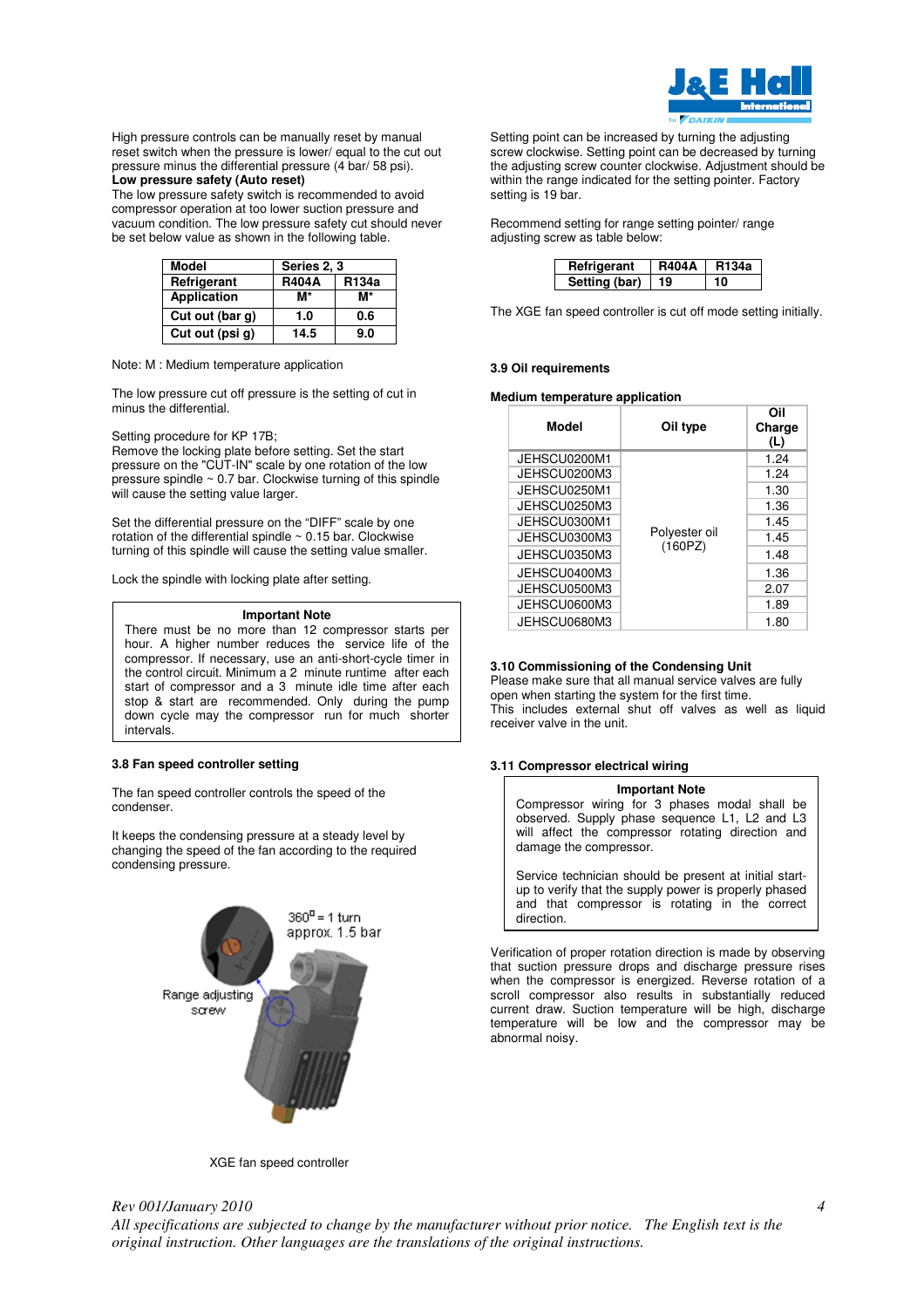

Examine electrical cables and enclosures each year

#### Check and verify operation of all safety devices every three months, ensure crankcase heater is operational

- Check sight glass and operating conditions
- Check security of compressor mountings and the bolts that hold down the unit each year

## **6. Trouble Shooting**

This troubleshooting guide describes some common condensing unit failure. Consult qualified personnel before any corrective actions are taken.

| <b>Failure</b> | <b>Possible Causes</b>                       |  |  |  |  |  |  |
|----------------|----------------------------------------------|--|--|--|--|--|--|
| Fan does       | Improper wiring                              |  |  |  |  |  |  |
| not work       | Fan motor faulty                             |  |  |  |  |  |  |
|                | Improper wiring                              |  |  |  |  |  |  |
| Compressor     | Defective contactor or coil                  |  |  |  |  |  |  |
| does not       | System stopped as the trip of safety device. |  |  |  |  |  |  |
| start          | Defective start/run capacitor                |  |  |  |  |  |  |
|                | Compressor faulty                            |  |  |  |  |  |  |
|                | Low refrigerant charge                       |  |  |  |  |  |  |
| Insufficient   | Condenser coil dirty                         |  |  |  |  |  |  |
| cooling        | Obstacle blocking air inlet/outlet           |  |  |  |  |  |  |
|                | Improper thermostat setting                  |  |  |  |  |  |  |
|                | Compressor rotating direction is incorrect   |  |  |  |  |  |  |

## **4. Checklist**

- Ensure crankcase heater is energized minimum 12 hours prior to start up and permanently energized.
- Check all electrical connections.
- Check all electrical termination and circuits are correct.
- Check compressor oil level
- Ensure the high low pressure controls are configured properly.
- Ensure fan motor and fan blades are installed properly. • Observed the system pressures during the charging and initial operation process.
- Continue to charge the system until sight glass is clear. Make sure that high pressure is > 13.2 bar for R404A and > 7.9 bar for R134a when doing this charge adjustment operation.
- Check the compressor's discharge and suction pressure, ensure it's within operating range.
- Check condenser fan, ensure warm air blowing off the condenser coil.
- Check evaporator blower, ensure it's discharging cool air.
- Check suction superheat and adjust expansion valve to prevent liquid flood back to the compressor.

## **5. Service and Maintenance**

#### **Important Note**

Warning! – Disconnect the mains electrical supply before servicing or opening the unit

Warning! – Ensure there is no refrigerant in refrigerant circuit before dismantle it

The condensing units are designed to give long life operation with minimum maintenance. However, they should be routinely checked and the following service schedule is recommended under normal circumstances:

The removal of the top, side and front panels ensures that all parts are accessible.

- Compressor Inspect at regular intervals
	- Check for refrigerant leaks on all joints and fittings. • Ensure that no abnormal noise or vibration is
	- detected during test run.
	- Check the compressor oil levels and top up if required. The oil level should be ½ to ¾ way up the sight glass.
- 2. Condenser Fan Motor & Blade Clean and inspect at regular intervals
	- Check for abnormal noise, vibration and fan imbalance.
	- Ensure that the fan motor is clean and spins freely.
	- Check that the condenser fan blade is clean and free from restriction.
	- Note: The Fan Motor is pre-lubricated and factory sealed so no maintenance is necessary.
- 3. Condenser Coil Clean and inspect at regular intervals
	- Check and remove the dirt and debris between the fins using a suitable chemical coil cleaner.
		- Check and remove any obstacles which may hinder the airflow through the condenser coil.
- 4. Power Supply Inspect at regular intervals
	- Check the running current and voltage for the condensing unit.
	- Check the electrical wiring and tighten the wires onto the terminal blocks if necessary.

Under normal circumstances:

- Clean condenser coil every three months
- Carry out leak test every month

#### *Rev 001/January 2010*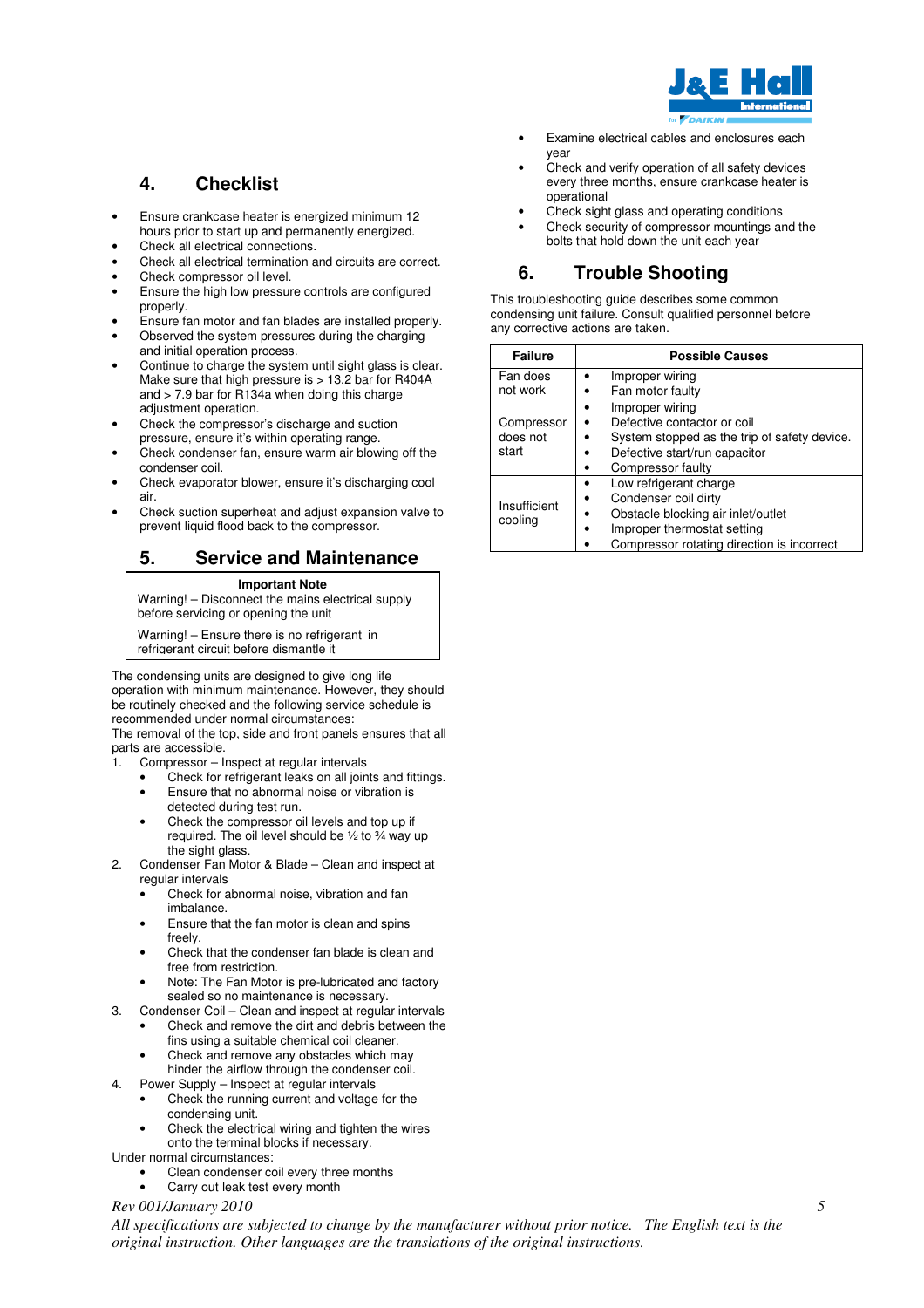

## **7. Specifications**

| Model |              |        |               |                 |               | Compressor   |                                        |  |                                      | Electrical Data |                                |       |                                |                   |                   | Receiver | Connection |        |        | <b>Dimensions</b> |                      |  | Sound          |
|-------|--------------|--------|---------------|-----------------|---------------|--------------|----------------------------------------|--|--------------------------------------|-----------------|--------------------------------|-------|--------------------------------|-------------------|-------------------|----------|------------|--------|--------|-------------------|----------------------|--|----------------|
|       |              | Series | <b>Type</b>   | Swept<br>volume | Oil<br>Charge | Power Input  | Nominal<br>Current <sup>a</sup><br>(A) |  | Starting<br>Current <sup>a</sup> (A) |                 | <b>MFA</b> <sup>b</sup><br>(A) |       | Airflow<br>(m <sup>3</sup> /h) | Volume<br>(Litre) | Suction<br>(inch) | Liquid   | Width      | Depth  | Height | Weight<br>(kg)    | pressure<br>dB(A) at |  |                |
|       |              |        |               |                 |               | $m^3/h$      | (L)                                    |  | 1 d                                  | $2^e$           | 1 <sup>d</sup>                 | $2^e$ | 1 <sup>d</sup>                 | $2^e$             |                   |          |            | (inch) | (mm)   | (mm)              | (mm)                 |  | 1 <sup>c</sup> |
|       | JEHSCU0200M1 |        | 2 ZB15KQE-PFJ | 5.9             | 1.24          | 230V/1~/50Hz | 7.7                                    |  | 58                                   |                 | 20                             |       | 2620                           | 4.6               | 3/4               | 3/8      | 1109       | 478    | 649    | 87.5              | 50.1                 |  |                |
|       | JEHSCU0200M3 |        | 2 ZB15KQE-TFD | 5.9             | 1.24          | 400V/3~/50Hz | 3.1                                    |  | 26                                   |                 | 15                             |       | 2620                           | 4.6               | 3/4               | 3/8      | 1109       | 478    | 649    | 87.5              | 50.1                 |  |                |
|       | JEHSCU0250M1 |        | 2 ZB19KQE-PFJ | 6.8             | 1.30          | 230V/1~/50Hz | 9.6                                    |  | 61                                   |                 | 25                             |       | 2620                           | 4.6               | 3/4               | 3/8      | 1109       | 478    | 649    | 89.5              | 51.2                 |  |                |
|       | JEHSCU0250M3 |        | 2 ZB19KQE-TFD | 6.8             | 1.36          | 400V/3~/50Hz | 4.3                                    |  | 32                                   |                 | 15                             |       | 2620                           | 4.6               | 3/4               | 3/8      | 1109       | 478    | 649    | 89.5              | 51.2                 |  |                |
|       | JEHSCU0300M1 |        | 2 ZB21KQE-PFJ | 8.6             | 1.45          | 230V/1~/50Hz | 12.6                                   |  | 82                                   |                 | 25                             |       | 2620                           | 4.6               | 3/4               | 3/8      | 1109       | 478    | 649    | 91.5              | 54.4                 |  |                |
|       | JEHSCU0300M3 |        | 2 ZB21KOE-TFD | 8.6             | 1.45          | 400V/3~/50Hz | 4.5                                    |  | 40                                   |                 | 15                             |       | 2620                           | 4.6               | 3/4               | 3/8      | 1109       | 478    | 649    | 91.5              | 54.4                 |  |                |
|       | JEHSCU0350M3 |        | 3 ZB26KQE-TFD | 9.9             | 1.48          | 400V/3~/50Hz | 5.5                                    |  | 46                                   |                 | 15                             |       | 6050                           | 7.6               | 7/8               | 1/2      | 1335       | 529    | 884    | 114               | 55.4                 |  |                |
|       | JEHSCU0400M3 |        | 3 ZB29KQE-TFD | 11.4            | 1.36          | 400V/3~/50Hz | 7.0                                    |  | 50                                   |                 | 15                             |       | 6050                           | 7.6               | 7/8               | 1/2      | 1335       | 529    | 884    | 121               | 53.5                 |  |                |
|       | JEHSCU0500M3 |        | 3 ZB38KQE-TFD | 14.4            | 2.07          | 400V/3~/50Hz | 6.8                                    |  | 65.5                                 |                 | 20                             |       | 6050                           | 7.6               | 7/8               | 1/2      | 1335       | 529    | 884    | 126               | 54.9                 |  |                |
|       | JEHSCU0600M3 |        | 3 ZB45KQE-TFD | 17.1            | 1.89          | 400V/3~/50Hz | 9.7                                    |  | 74                                   |                 | 20                             |       | 5180                           | 7.6               | 7/8               | 1/2      | 1335       | 529    | 884    | 128               | 59.5                 |  |                |
|       | JEHSCU0680M3 |        | 3 ZB48KQE-TFD | 18.8            | 1.80          | 400V/3~/50Hz | 9.9                                    |  | 101                                  |                 | 25                             |       | 5180                           | 7.6               | 7/8               | 1/2      | 1335       | 529    | 884    | 129               | 59.4                 |  |                |

<sup>a</sup> Refer to condition: Outside ambient temperature= 32°C, Evaporation temperature = -10°C (medium temperature application, R104A); 5°C (medium temperature application, R134a)

 $<sup>b</sup>$  MFA = Maximum Fuse Amps</sup>

 $\degree$  Sound pressure level measured according ISO 3744

 $d$  refer to condensing unit charge with R404A

 $e$  refer to condensing unit charge with R134a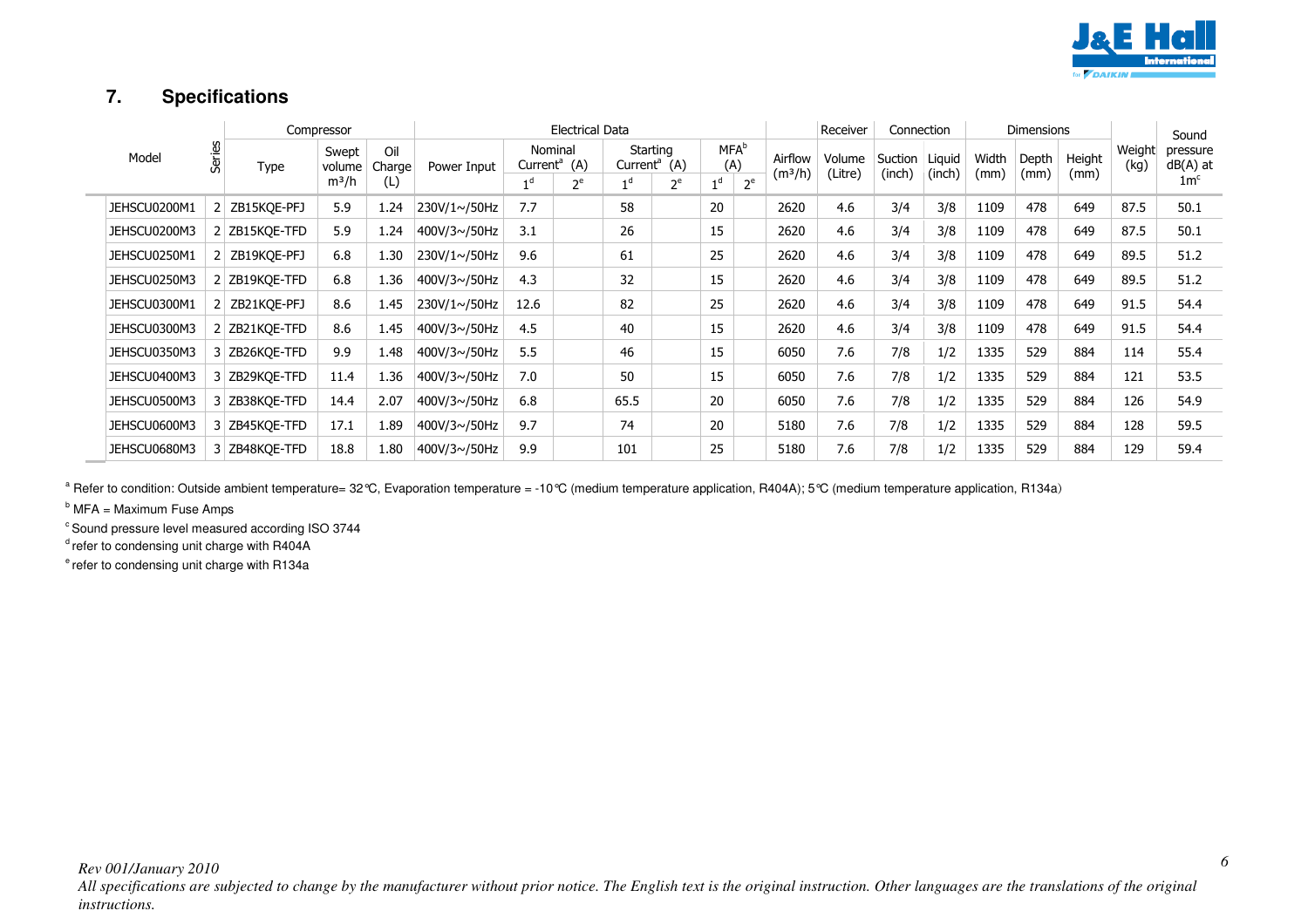

## **8. Outline Drawings**

#### **Series 2 (230V/1~/50Hz): Medium temperature:** JEHSCU0200M1, JEHSCU0250M1, JEHSCU0300M1

**Series 2 (400V/3~/50Hz): Medium temperature:** JEHSCU0200M3, JEHSCU0250M3,

JEHSCU0300M3



# **Series 3 (400V/3~/50Hz): Medium temperature:** JEHSCU0350M3, JEHSCU0400M3,

# JEHSCU0500M3, JEHSCU0600M3, JEHSCU0680M3



*Rev 001/January 2010*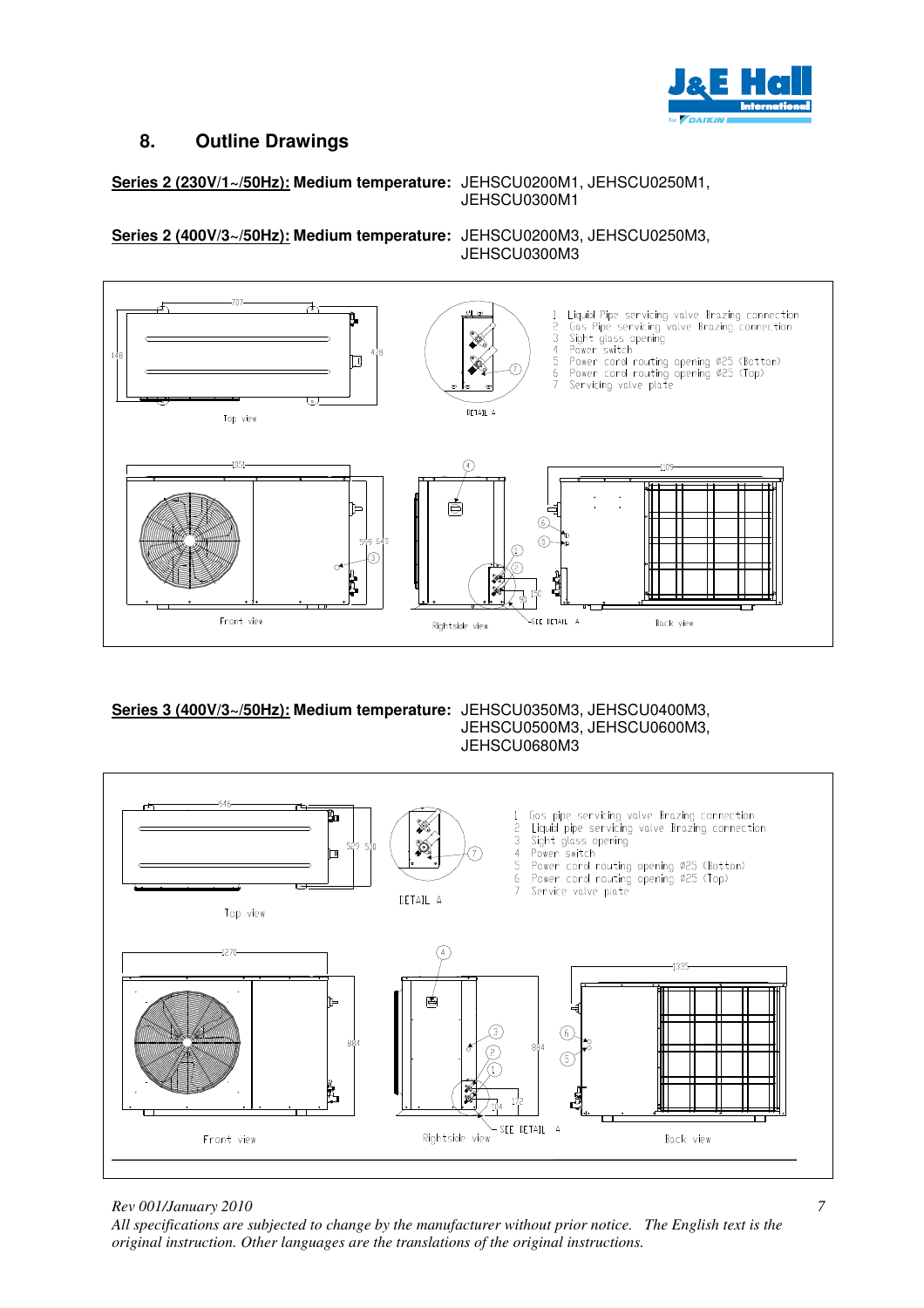

## **9. Electrical Data**

**Important Note:** All wiring and connections to the condensing unit must be made in accordance to the local codes.



**Series 2 (230V/1~/50Hz): Medium temperature:** JEHSCU0200M1

**Series 2 (230V/1~/50Hz): Medium temperature:** JEHSCU0250M1

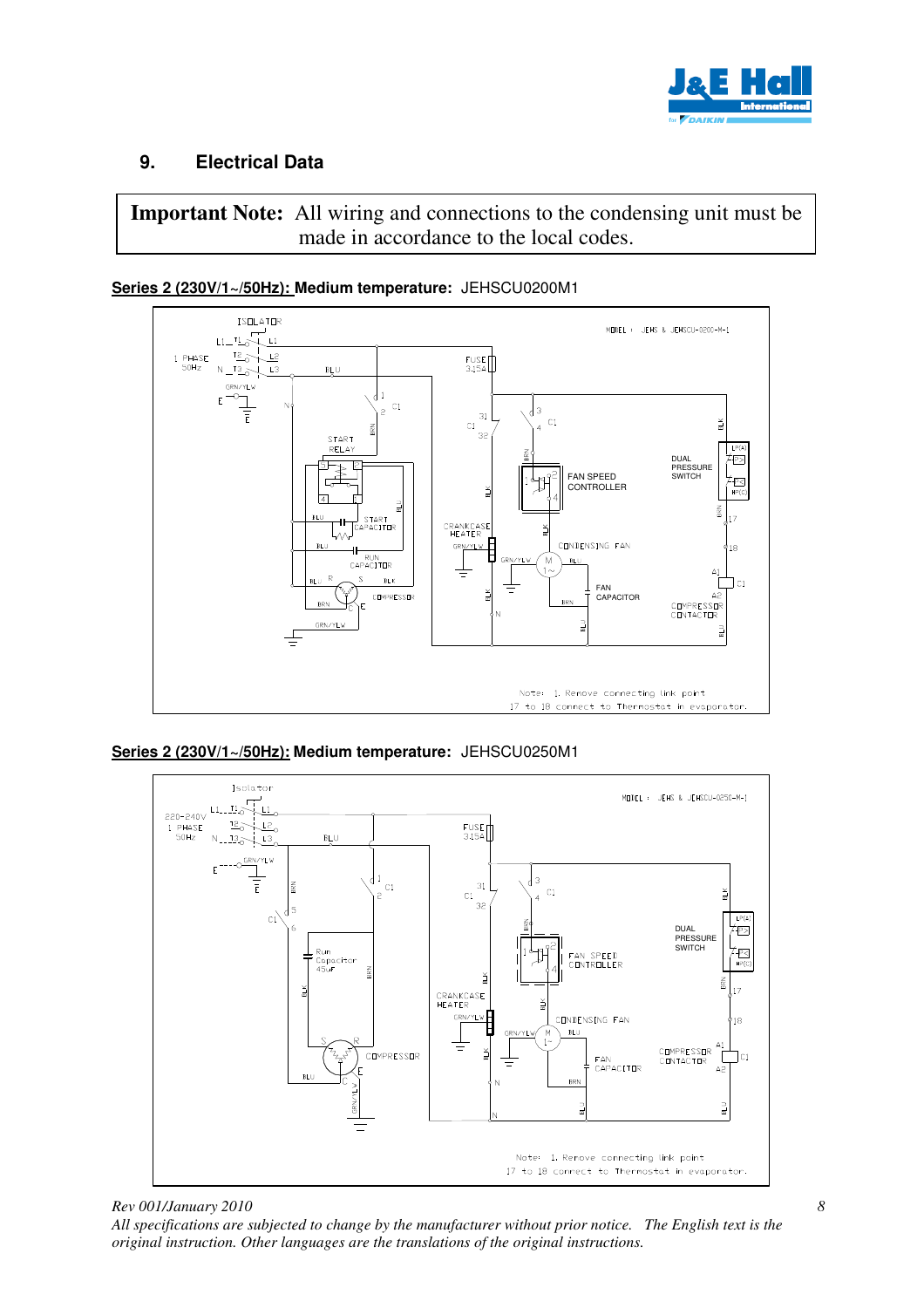



### **Series 2 (230V/1~/50Hz): Medium temperature:** JEHSCU0300M1



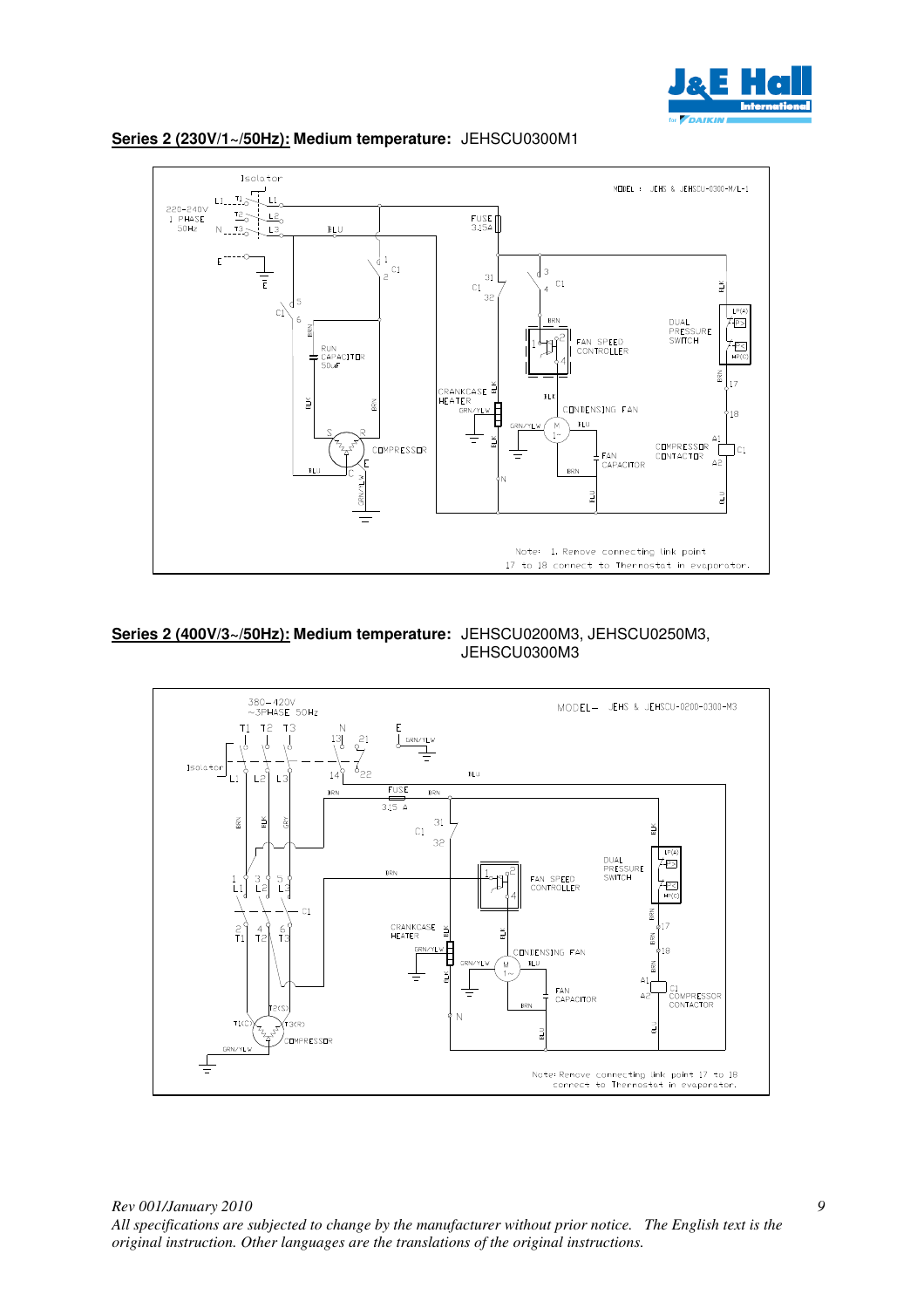

*10*

**Series 3 (400V/3~/50Hz): Medium temperature:** JEHSCU0350M3, JEHSCU0400M3,

JEHSCU0500M3, JEHSCU0600M3, JEHSCU0680M3

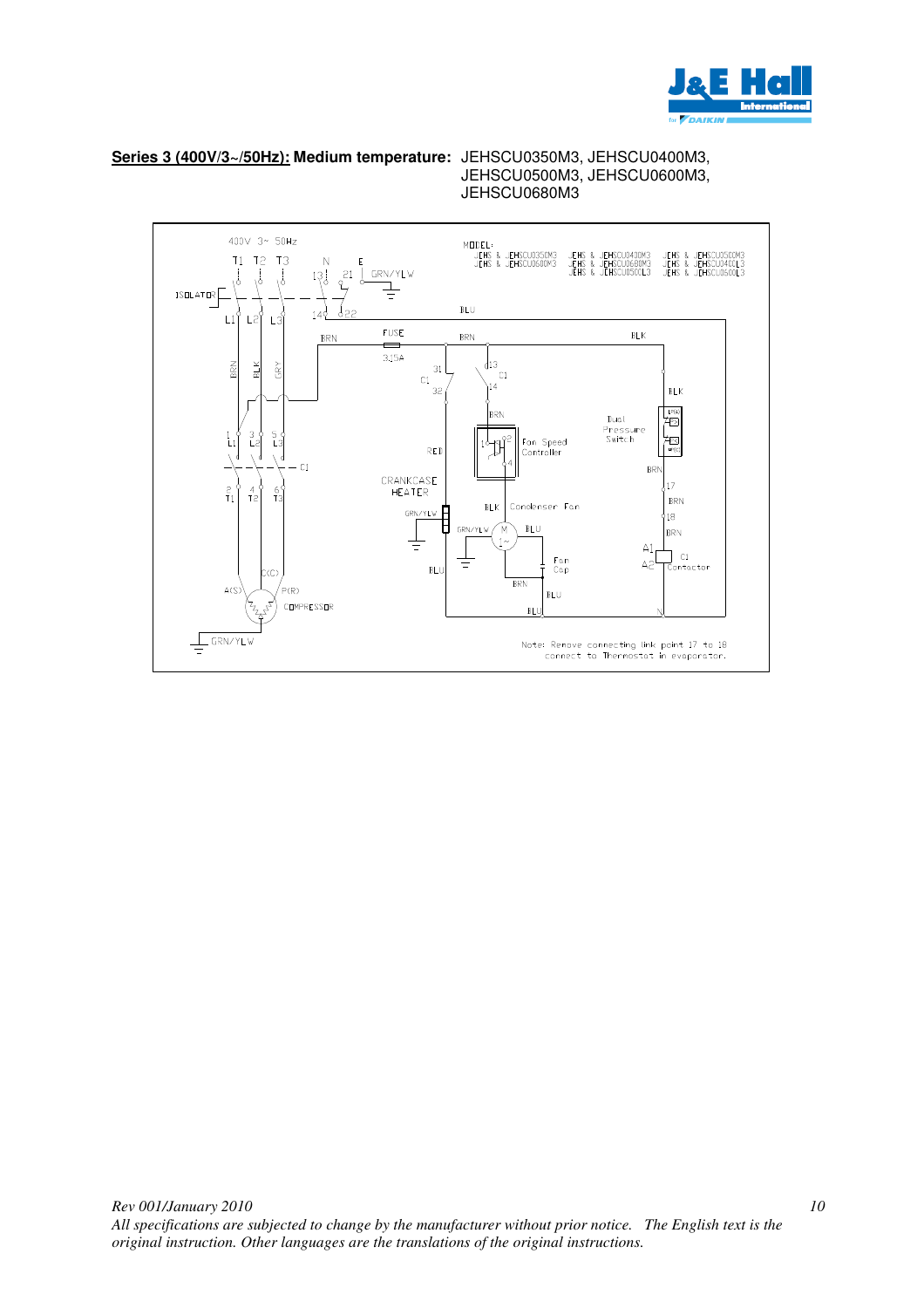

## **10. Declaration of Conformity**